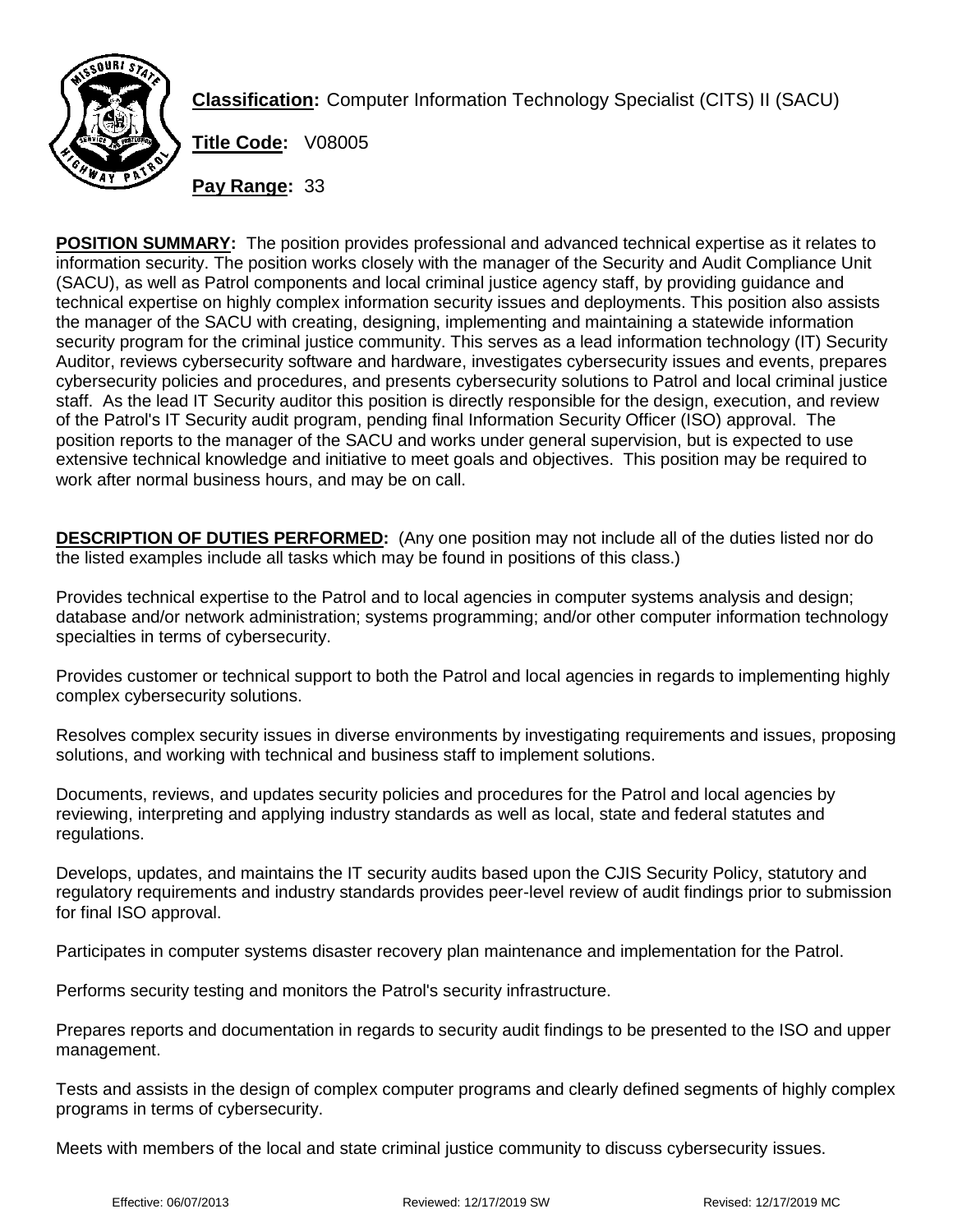## **Classification:** Computer Information Technology Specialist (CITS) II (SACU) Page 2

Reviews system and application specifications and make recommendations for security enhancements.

Researches and reviews security infrastructure hardware and/or software.

Serves as one of the technical experts on the SACU team, as well as provides mentoring to junior staff in complex technical functions and best practices.

Participates in computer systems management plan development, maintenance, and implementation.

Performs other related work as assigned.

**REQUIRED KNOWLEDGE, SKILLS, AND ABILITIES:** Extensive knowledge in all areas of cybersecurity as well as networking, application development, server software and hardware.

Thorough knowledge of the principles of computer programming and systems analysis, design, testing and documentation.

Thorough knowledge of the general operating principles and capabilities of computer hardware and software.

Thorough knowledge of the CJIS Security Policy

Through knowledge of the MULES system as it relates to the technical connectivity and CJIS requirements.

Thorough knowledge of agency's automated information systems.

Thorough knowledge of agency's functions and their interrelationships.

Thorough knowledge of the principles of disaster recovery.

Thorough knowledge of the principals of information system audits and security testing.

Thorough knowledge of cyber-incident response management.

Thorough knowledge of deep packet analysis tools, their configuration and use.

Thorough knowledge of encryption methods and virtual private network (VPN) technologies.

Thorough knowledge of cyber-threat analysis.

Thorough knowledge of computer security systems and procedures.

Considerable knowledge of software reference libraries and related utility programs.

Considerable knowledge of computer networking and telecommunications.

Considerable knowledge of computer operating systems.

Considerable knowledge of database management systems.

Considerable knowledge of advanced authentication solutions.

Considerable knowledge of applicable Federal Information Processing Standards of (FIPS) encryption.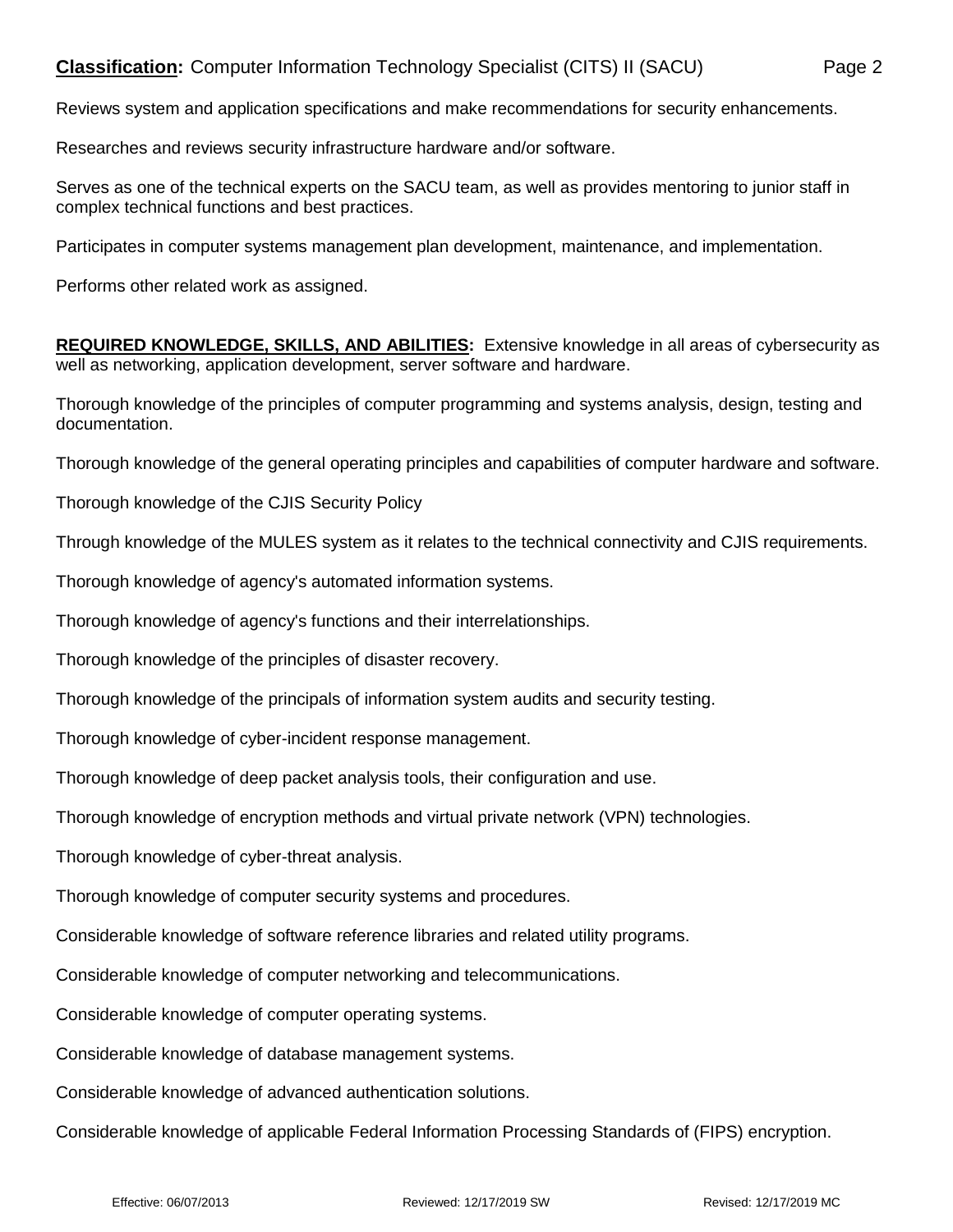Considerable knowledge of Code of Federal Regulations (CFR) and applicable statutes.

Working knowledge of the principles of cost benefit analysis.

Working knowledge of the principles of project management.

Working knowledge of the procurement process.

Working knowledge of continuing trends and developments in computer hardware and software.

Working knowledge of various computer platforms.

Working knowledge of the information strategic planning process.

Working knowledge of the systems management process.

Working knowledge of cyber-forensics techniques and digital evidence preservation.

Possess good organizational skills

Possess research and analysis skills

Possess good presentation skills

Ability to utilize project management tools.

Ability to prepare and interpret computer program documentation.

Ability to prepare and maintain standards, policies, procedures, guidelines and technical manuals.

Ability to troubleshoot and resolve hardware and/or software problems.

Ability to train and assist less experienced personnel.

Ability to create and present materials for training programs

Ability to plan and implement projects and audits necessary to ensure effective and efficient operations of security measures.

Ability to comprehend, analyze, and research problems of a complex nature and make judgment decisions as to their solution.

Ability to operate basic office equipment as detailed in the description of duties.

Ability to handle restricted and confidential information in a professional manner and maintain the information as such.

Ability to communicate in English clearly and concisely, both orally and in writing.

Ability to establish and maintain harmonious working relations with others.

Ability to work with material that may be of a sexual nature relating to criminal activity (e.g., written material, photographs, and/or verbal language, etc.).